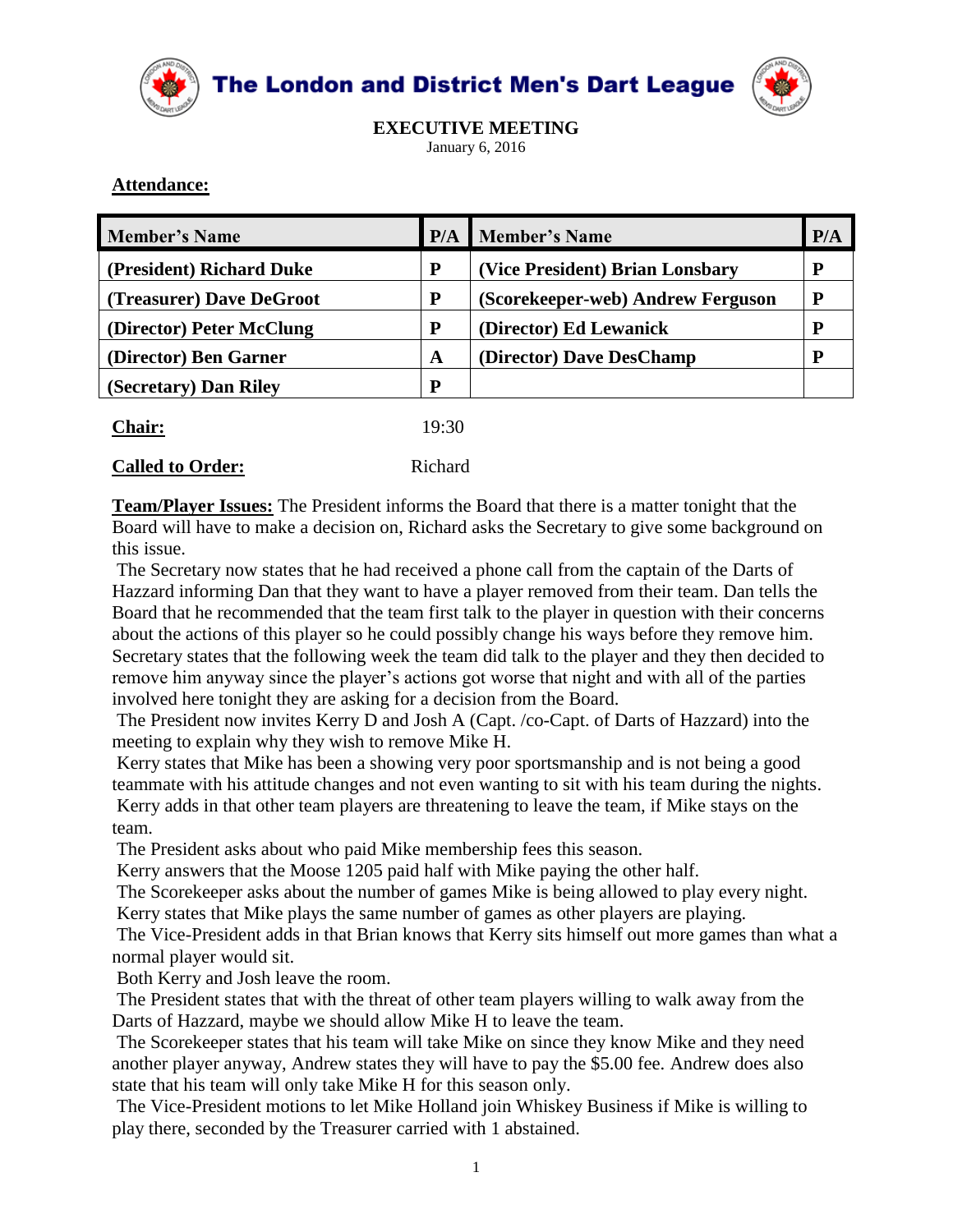

## **EXECUTIVE MEETING**

January 6, 2016

**Team/Player Issues:** The President now invites Mike H into the meeting. Richard now informs Mike that the Board is aware of his situation with the Darts of Hazzard and asks if Mike is willing to play on the Scorekeeper's team for the rest of this season.

Mike agrees with the Boards motion and is thankful for this opportunity to keep playing in the Thursday's night League.

Mike now leaves the meeting.

**Past Minutes:** The minutes from the December 2<sup>nd</sup> meeting is now discussed. A motion is made by the Secretary to accept the minutes as presented, seconded by the Scorekeeper, carried.

**Financial Report:** The Treasurer now hands his financial report that covers the last three months (Nov. - Jan.). Dave notes that all the bills have been paid and the bank balance is \$4,710.46, Dave also notes that the \$152.55 payment was for the League domain name. The Treasurer now motions to accept the financial report as given, seconded by Director Dave, carried.

**Reports of Officers:** The Vice President asks about getting at least the toques from the lock up to sell at the singles and doubles shoots coming up. Brian also asks for a deposit cheque for a \$1,000.00 to give the Hellenic Club for this year's banquet.

The Treasurer will give the Vice President the cheque.

The Treasurer also enquires about where the \$100.00 Charity cheque is going this year. The President will ask the team that won the tournament and inform the Treasurer at the next meeting.

The Secretary now hands over three months of the phone/internet bills (paper version for Nov-Jan) to the Treasurer along with \$110.00 for the last two months (Dec-Jan). Dan also hands over the new/replacement player list for the last two months (Dec-Jan) which only has two new players on it and one of those players was from November. Dan notes that the number of replacement players and new players are nowhere near the levels of the last two years, but we still can accept new players until the end of January. Dan does ask about the three players (new to the Singles League) that took over for the three players that were either dismissed or quit the Singles League.

The Scorekeeper thinks that each player should play the full registration fees (\$60.00).

The Treasurer will look into this matter and report back to the Board at the February meeting.

The Scorekeeper also states that Larry Dunster is replacing another player in the Singles. Andrew also reports that the League now has three 170`s scored this season, two of them were shot by the same player in 18B. Andrew also hands over an internet bill to the Treasurer for

\$147.38 for the league half of its share, the Treasurer will give Andrew a check.

Director Dave reports that he did get the warning letter out to the co-captain of GAUB.

**Old Business:** The Scorekeeper now hands out the three (new to us) laptops. Andrew states that he is giving each laptop a number and the office which that laptop will be with. Laptop #1 will be given to the Secretary, laptop #2 is given to the President and the third laptop is with the Scorekeeper. Andrew notes that each laptop has 2016 office pro loaded on them and each laptop is upgradable to Windows 10 for free.

The invoice for these laptops is given to the Treasurer and Dave states that he will give a copy of the invoice to the Secretary at the next meeting.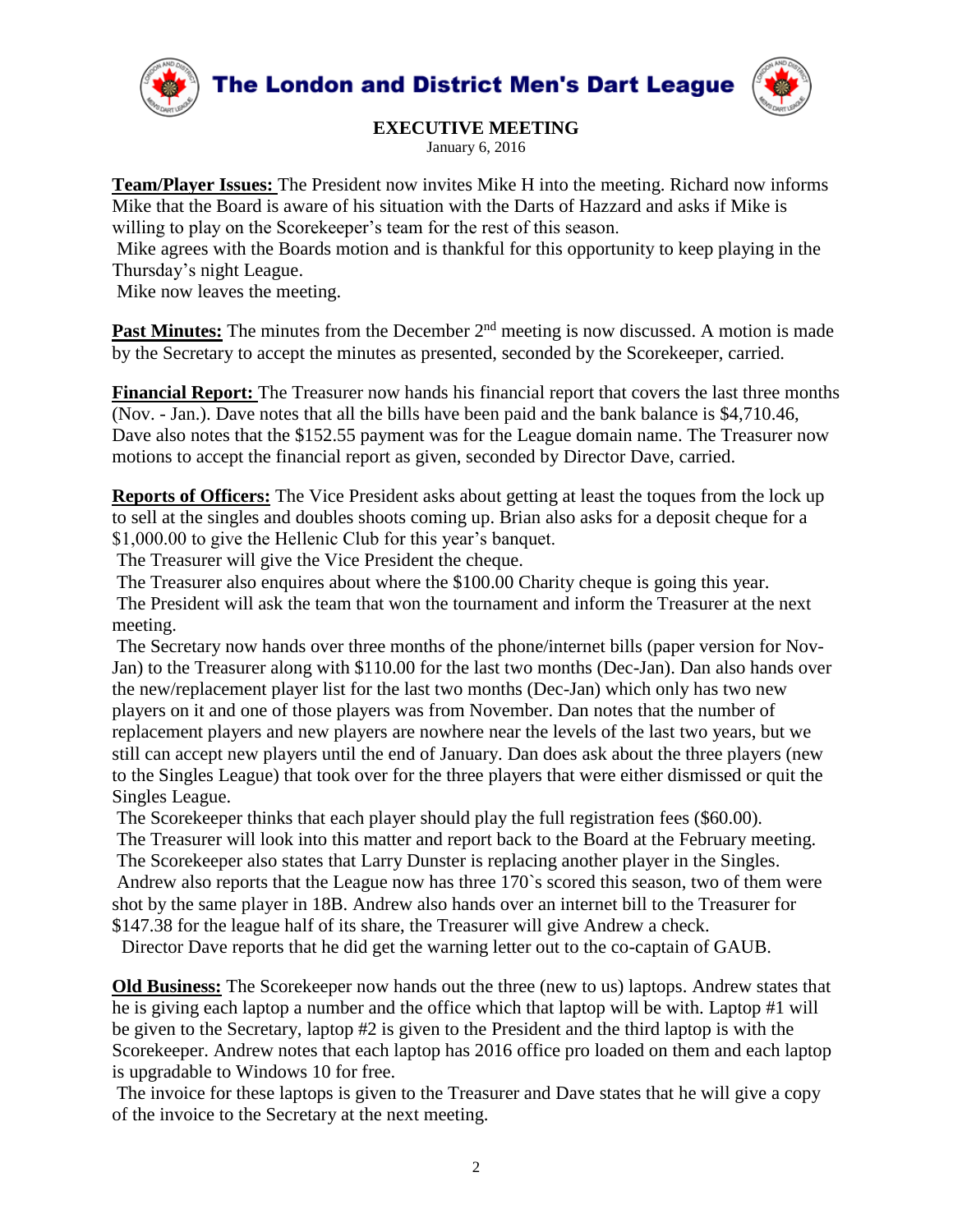The London and District Men's Dart League



## **EXECUTIVE MEETING**

January 6, 2016

**Old Business:** The Secretary now asks about the old computers that he and the President currently are using.

The President states that the computer he has, hasn`t been used for a while since it was no good. A debate now happens and in a motion by Director Ed that the Board decommission the old computers and dispose of the computers properly, seconded by the Scorekeeper, carried. The Secretary states that he will use the old computer he has as a backup for a little while he transfers all the files he has to the new laptop.

A question from Director Pete is asked about the team DUI and whether they are or are not forfeiting the nights that DUI is playing Inflight. Pete's understanding that each time those two teams were playing DUI was forfeiting the nights.

The President states he was informed that DUI will play those nights now and the other week was the start of this decision.

The Secretary now reads an email from Director Ben stating that he has been trying to see the owner of the venue Players. Ben is acting on an issue about the playing boards conditions that were discussed at a past meeting, but Ben hasn`t been able to see the owner and Ben notes in this email that the boards to him seem very dry and should be replaced asap.

After some discussion it is agreed that the President will go to Players to discuss this issue with the owner and if Richard is not pleased with the answer, he (The Board) will pull the team(s) from Players until the boards have been replaced.

The Secretary now reads an email from John M about old business that was not in the past minutes. Dan states these matters are issues with the rule 7.3 and that the mistakes are fixed for next year and Dan states they are. The second matter was about the Vice President not getting a discount that all players receive and that matter was taken care of and Brian did get his 13% discount given to him later. Number three matter was the outstanding membership cards the Secretary has and that Saunders wants back. Dan states that he hasn`t yet given the unused membership cards back yet, but he will by the next meeting. The last issue John had noted in his email was about the board conditions at the venue Players and the Board is still addressing that matter.

The Scorekeeper asks about the old banner and if it was fixed yet.

The President states that he did go to Bolt Signs and between them they found the right colour to match and Richard now states that he has asked the Secretary to get the banner now.

The Secretary brings up the matter of which Board member will convene what singles and doubles tournaments.

After some discussion it is agreed that Directors Pete and Ben will run the Premier shoot, 18 game will be done by the Treasurer and Director Dave, 16 game will be done by Director Ed, the 12 game will be done by the President and Vice President and the 6 game will be done by the Secretary. It is noted that normally the Scorekeeper would do the 12 game tournament but Andrew has surgery that week (singles) and will not be available, Andrew will run the doubles tourney.

The President notes that we will try to run these tournaments in a round robin format, but if the conveners have too many players and not enough boards, then a knock-out tournament might have to be run.

The Vice President notes that he will get a menu from the Hellenic Centre when he gives them the deposit cheque.